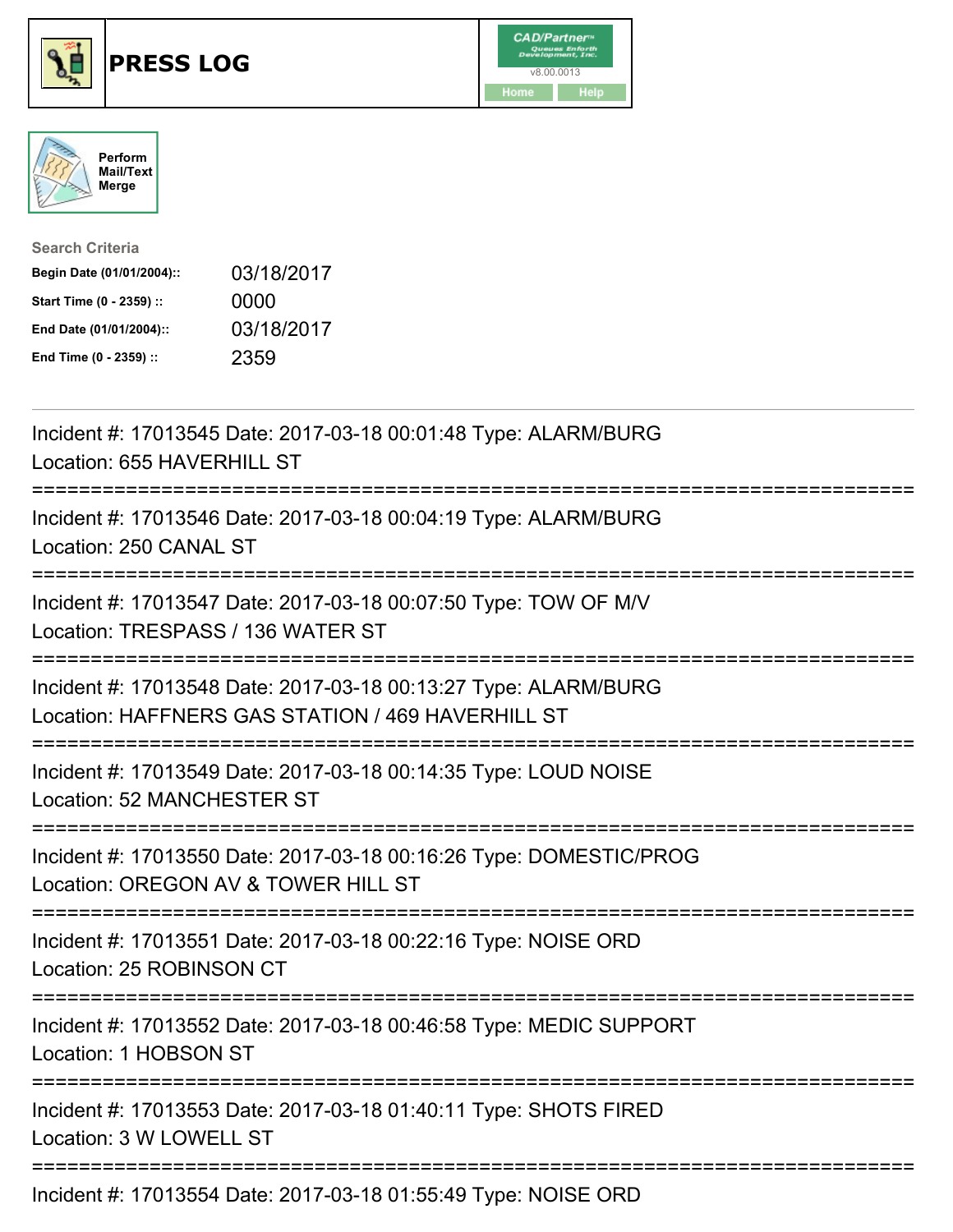Location: 114 MARSTON ST #D

| Incident #: 17013555 Date: 2017-03-18 01:56:00 Type: M/V STOP<br>Location: AMESBURY ST & HAVERHILL ST         |
|---------------------------------------------------------------------------------------------------------------|
| Incident #: 17013556 Date: 2017-03-18 01:56:38 Type: SUS PERS/MV<br>Location: 100 JACKSON ST                  |
| Incident #: 17013557 Date: 2017-03-18 01:57:26 Type: M/V STOP<br>Location: BROADWAY & CROSS ST                |
| Incident #: 17013558 Date: 2017-03-18 01:59:05 Type: M/V STOP<br>Location: HAVERHILL ST & LAWRENCE ST         |
| Incident #: 17013559 Date: 2017-03-18 02:00:45 Type: MEDIC SUPPORT<br>Location: 28 SUMMER ST FL 3             |
| Incident #: 17013560 Date: 2017-03-18 02:04:30 Type: M/V STOP<br>Location: S BROADWAY & SALEM ST              |
| Incident #: 17013561 Date: 2017-03-18 02:06:23 Type: BUILDING FIRE<br>Location: 180 S UNION ST                |
| Incident #: 17013562 Date: 2017-03-18 02:08:24 Type: HOME INVASION<br>Location: 274 E HAVERHILL ST #11        |
| Incident #: 17013563 Date: 2017-03-18 02:18:53 Type: A&B PAST<br>Location: ARREST / AMESBURY ST & COMMON ST   |
| Incident #: 17013564 Date: 2017-03-18 02:28:52 Type: DISTURBANCE<br>Location: 41 MAGINNIS AV                  |
| Incident #: 17013565 Date: 2017-03-18 02:38:23 Type: AUTO ACC/NO PI<br>Location: ARREST / BROADWAY & CROSS ST |
| Incident #: 17013566 Date: 2017-03-18 02:42:22 Type: M/V STOP<br>Location: AMESBURY ST & LOWELL ST            |
| Incident #: 17013567 Date: 2017-03-18 02:54:40 Type: M/V STOP<br>Location: FERRY ST & HIGH ST                 |
| Incident #: 17013568 Date: 2017-03-18 02:57:29 Type: FIGHT                                                    |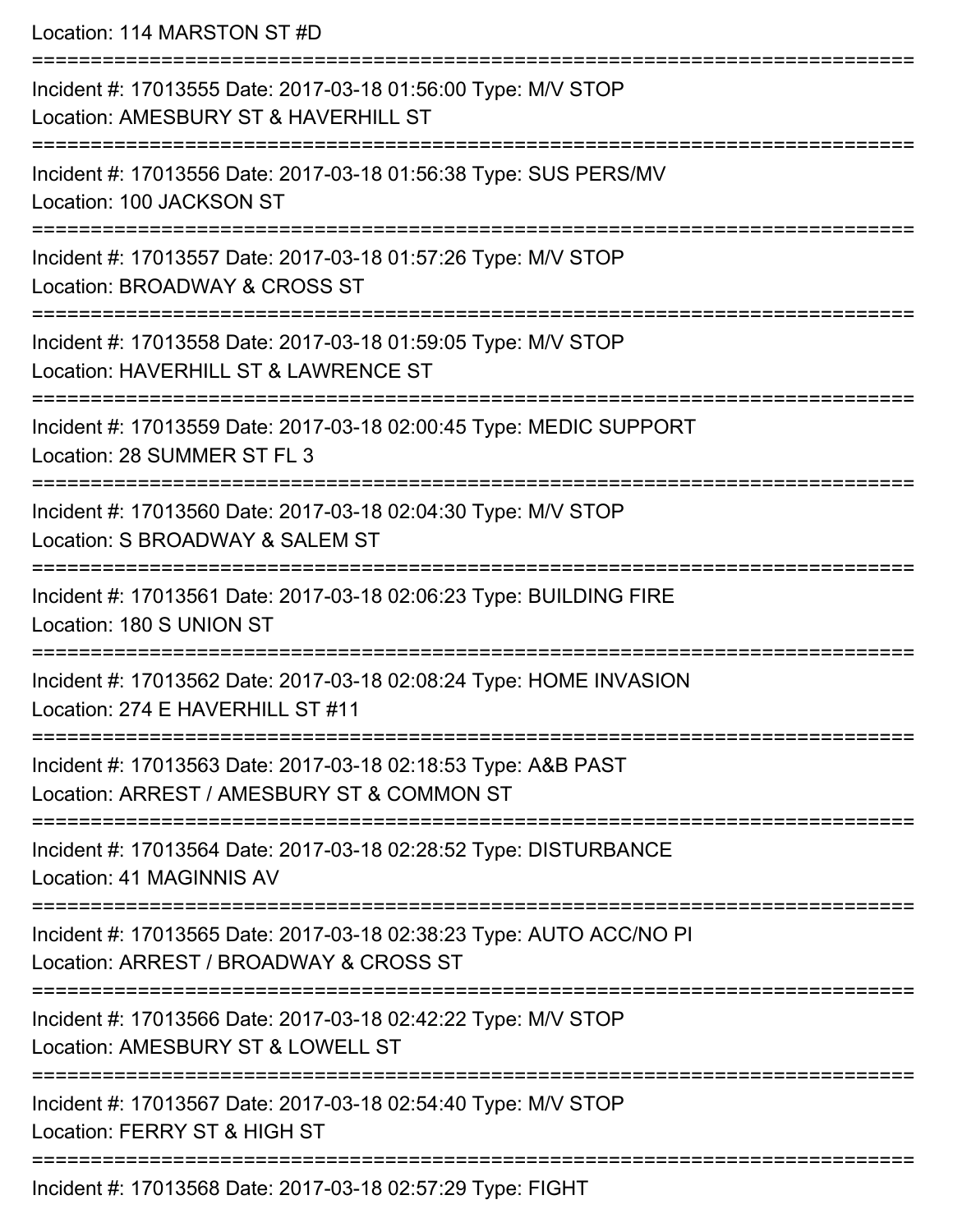=========================================================================== Incident #: 17013569 Date: 2017-03-18 03:17:52 Type: SHOTS FIRED Location: BOXFORD ST & PHILLIPS ST =========================================================================== Incident #: 17013570 Date: 2017-03-18 03:25:21 Type: ALARM/BURG Location: HERITAGE PACKING INC / 441 MARKET ST =========================================================================== Incident #: 17013571 Date: 2017-03-18 03:27:54 Type: MAL DAMAGE Location: ELITE LOUNGE / 330 COMMON ST =========================================================================== Incident #: 17013572 Date: 2017-03-18 03:30:21 Type: M/V STOP Location: E HAVERHILL ST & MARSTON ST =========================================================================== Incident #: 17013573 Date: 2017-03-18 03:38:47 Type: BUILDING CHK Location: WALGREENS / 220 S BROADWAY =========================================================================== Incident #: 17013574 Date: 2017-03-18 03:56:59 Type: DOMESTIC/PROG Location: 44 DUCKETT AV =========================================================================== Incident #: 17013575 Date: 2017-03-18 04:04:09 Type: ASSSIT OTHER PD Location: HOLIDAY INN EXPRESS / 224 WINTHROP AV =========================================================================== Incident #: 17013576 Date: 2017-03-18 04:23:42 Type: UNWANTEDGUEST Location: 222 HIGH ST =========================================================================== Incident #: 17013577 Date: 2017-03-18 04:32:45 Type: SUICIDE ATTEMPT Location: 7 EASTON ST #1R =========================================================================== Incident #: 17013578 Date: 2017-03-18 04:33:30 Type: GUN CALL Location: 77 S UNION ST =========================================================================== Incident #: 17013579 Date: 2017-03-18 04:39:10 Type: SHOTS FIRED Location: 274 E HAVERHILL ST =========================================================================== Incident #: 17013580 Date: 2017-03-18 04:40:11 Type: SHOTS FIRED Location: 272 F HAVERHILL ST =========================================================================== Incident #: 17013581 Date: 2017-03-18 04:41:24 Type: NOISE ORD Location: 29 OLIVE AV =========================================================================== Incident #: 17013582 Date: 2017-03-18 04:48:11 Type: TOW/REPOSSED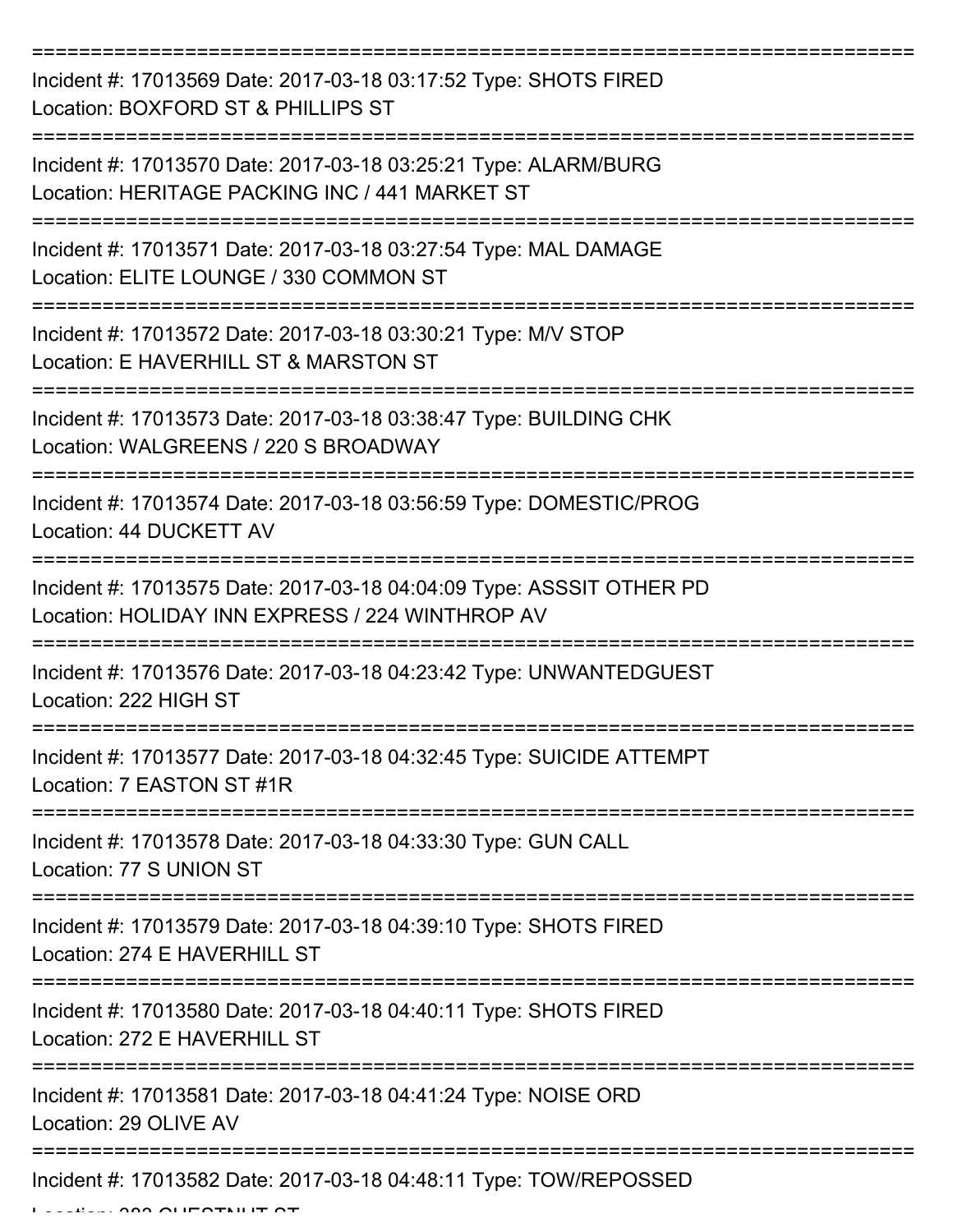| Incident #: 17013583 Date: 2017-03-18 04:48:54 Type: DISORDERLY<br>Location: 222 HIGH ST                          |
|-------------------------------------------------------------------------------------------------------------------|
| Incident #: 17013584 Date: 2017-03-18 05:02:58 Type: BUILDING CHK<br>Location: 104A GLENN ST                      |
| Incident #: 17013585 Date: 2017-03-18 05:05:00 Type: M/V STOP<br>Location: 104 GLENN ST                           |
| Incident #: 17013586 Date: 2017-03-18 05:57:39 Type: AUTO ACC/NO PI<br>Location: TOW / 192 HIGH ST                |
| Incident #: 17013587 Date: 2017-03-18 07:11:14 Type: AUTO ACC/UNK PI<br>Location: CENTRAL BRIDGE / 0 MERRIMACK ST |
| Incident #: 17013588 Date: 2017-03-18 07:41:12 Type: M/V STOP<br>Location: BROADWAY & CROSS ST                    |
| Incident #: 17013589 Date: 2017-03-18 07:48:27 Type: M/V STOP<br>Location: BOXFORD ST & WINTHROP AV               |
| Incident #: 17013590 Date: 2017-03-18 07:50:01 Type: M/V STOP<br>Location: S BROADWAY & SALEM ST                  |
| Incident #: 17013591 Date: 2017-03-18 08:05:42 Type: M/V STOP<br>Location: BOXFORD ST & GARFIELD ST               |
| Incident #: 17013592 Date: 2017-03-18 08:10:21 Type: STOL/MV/PAS<br>Location: 521 LOWELL ST                       |
| Incident #: 17013593 Date: 2017-03-18 08:25:03 Type: TOW/REPOSSED<br>Location: 364 S BROADWAY                     |
| Incident #: 17013594 Date: 2017-03-18 08:27:08 Type: TOW/REPOSSED<br>Location: 107 CHESTER ST                     |
| Incident #: 17013595 Date: 2017-03-18 08:33:53 Type: M/V STOP<br>Location: BROADWAY & CROSS ST                    |
| Incident #: 17013596 Date: 2017-03-18 08:37:28 Type: M/V STOP                                                     |

Location: MANICHESTED ST & WEST ST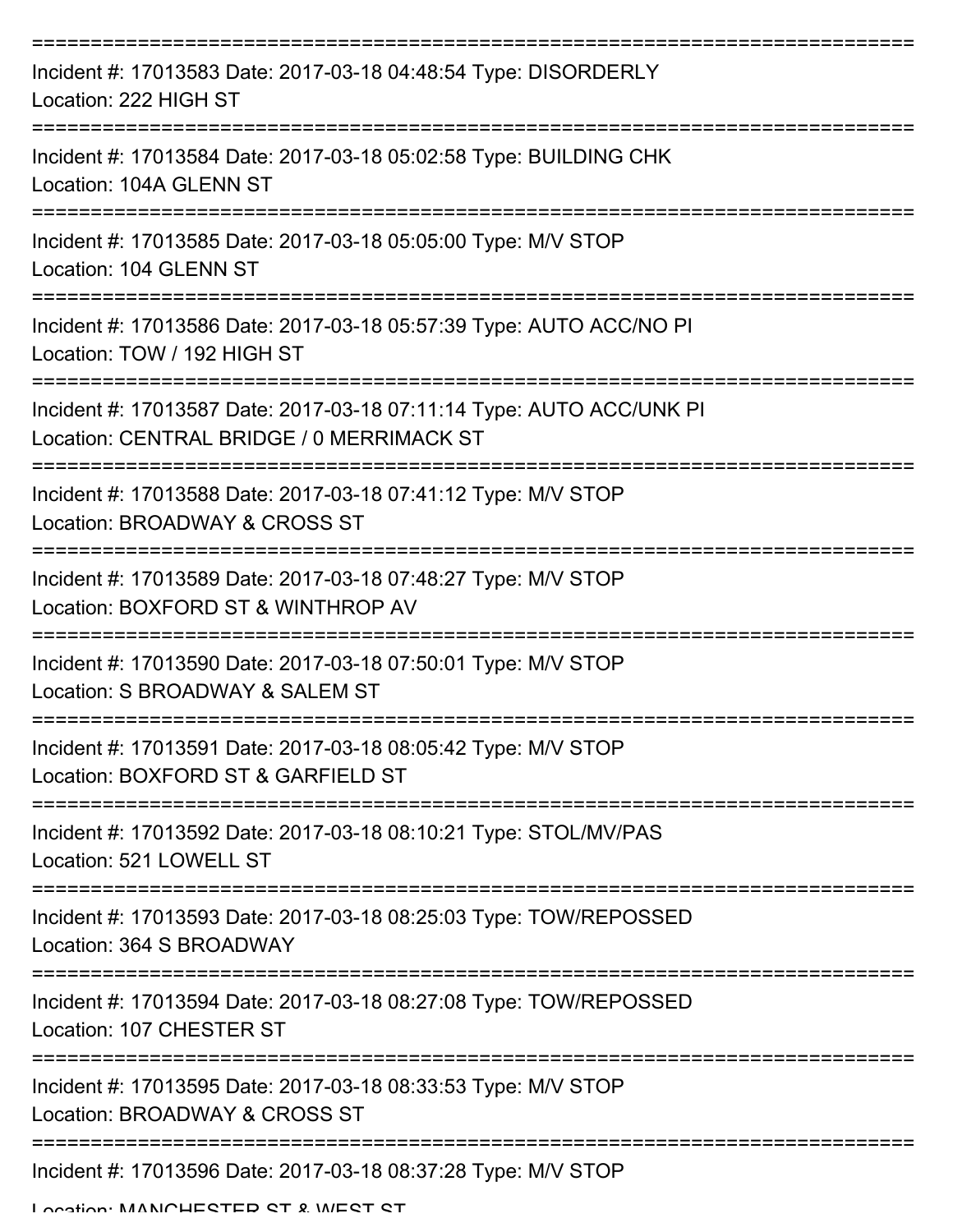| Incident #: 17013597 Date: 2017-03-18 08:41:09 Type: ALARM/BURG<br>Location: HEALTH HUMAN SERVICES / 280 MERRIMACK ST |
|-----------------------------------------------------------------------------------------------------------------------|
| Incident #: 17013598 Date: 2017-03-18 08:43:32 Type: SUS PERS/MV<br>Location: CAMBRIDGE ST & S UNION ST               |
| Incident #: 17013599 Date: 2017-03-18 08:57:36 Type: ALARMS<br>Location: ST MARYS SCHOOL / 301 HAVERHILL ST           |
| Incident #: 17013600 Date: 2017-03-18 08:59:44 Type: GENERAL SERV<br>Location: LOAN USA / 92 BROADWAY                 |
| Incident #: 17013601 Date: 2017-03-18 09:28:24 Type: PARK & WALK<br>Location: 205 BROADWAY                            |
| Incident #: 17013602 Date: 2017-03-18 09:54:27 Type: UNWANTEDGUEST<br>Location: 67 BROMFIELD ST FL 1                  |
| Incident #: 17013604 Date: 2017-03-18 10:08:09 Type: HIT & RUN M/V<br>Location: BROADWAY & HAVERHILL ST               |
| Incident #: 17013603 Date: 2017-03-18 10:10:05 Type: MV/BLOCKING<br>Location: 33 MT VERNON ST                         |
| Incident #: 17013606 Date: 2017-03-18 10:17:55 Type: MEDIC SUPPORT<br>Location: BROADWAY & COMMON ST                  |
| Incident #: 17013605 Date: 2017-03-18 10:18:52 Type: M/V STOP<br>Location: HAVERHILL ST & WEST ST                     |
| Incident #: 17013607 Date: 2017-03-18 10:21:02 Type: AUTO ACC/NO PI<br>Location: S BROADWAY & SALEM ST                |
| Incident #: 17013608 Date: 2017-03-18 10:21:10 Type: M/V STOP<br>Location: FALLS BRIDGE / null                        |
| Incident #: 17013609 Date: 2017-03-18 10:24:40 Type: TOW OF M/V<br>Location: TRESPASS/MCDONALDS / 50 BROADWAY         |
| -----------------------------<br>Incident #: 17013610 Date: 2017-03-18 10:36:55 Type: DRUG VIO                        |

Location: 355 JACKSON ST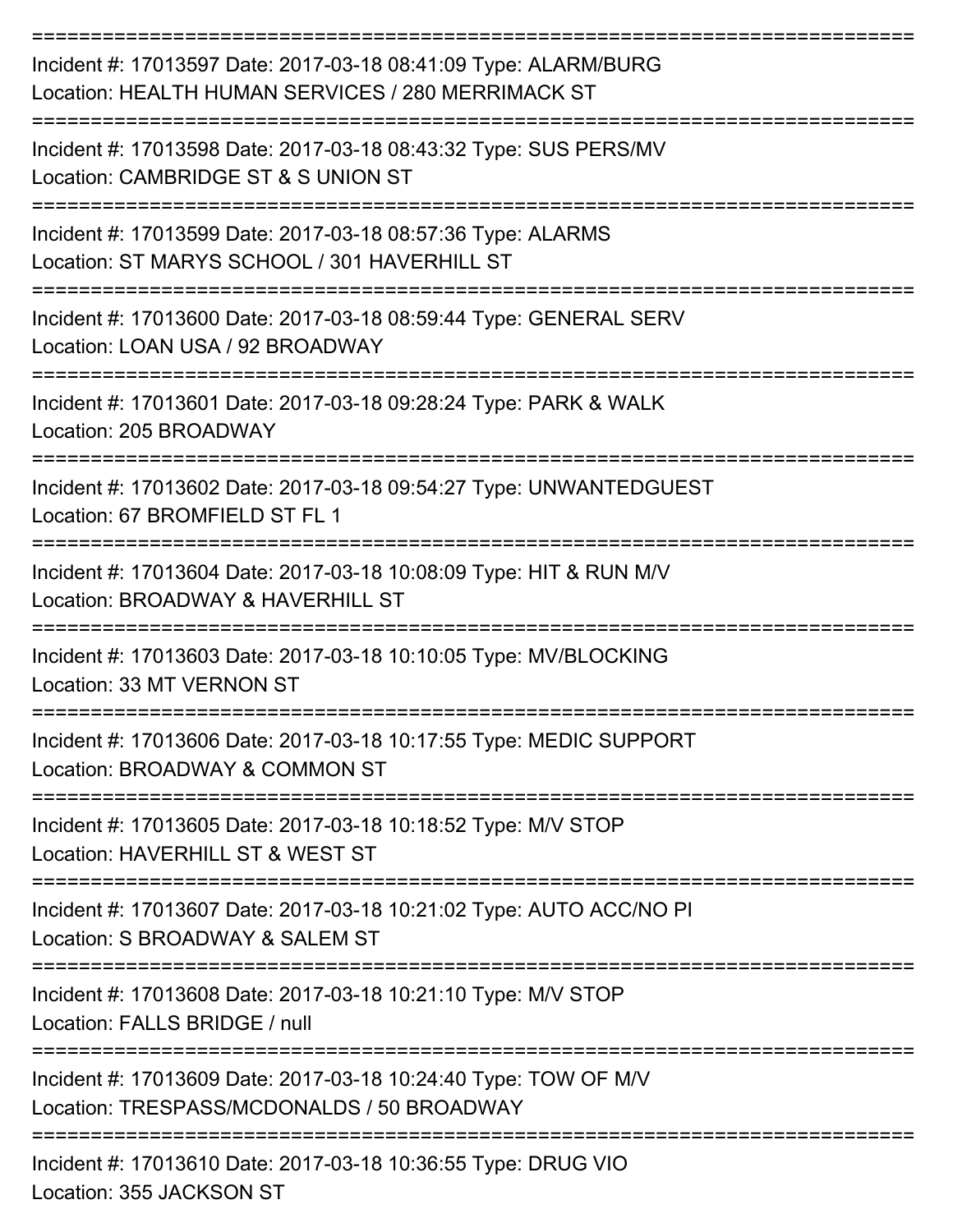| Incident #: 17013611 Date: 2017-03-18 10:39:50 Type: AUTO ACC/NO PI<br>Location: 87 SARATOGA ST                          |
|--------------------------------------------------------------------------------------------------------------------------|
| Incident #: 17013612 Date: 2017-03-18 10:52:02 Type: SUS PERS/MV<br>Location: 222 ESSEX ST                               |
| Incident #: 17013613 Date: 2017-03-18 10:52:47 Type: TENANT PROB<br>Location: 391 HAMPSHIRE ST FL 2ND                    |
| Incident #: 17013614 Date: 2017-03-18 10:56:39 Type: M/V STOP<br>Location: DENROCK PARK / null                           |
| Incident #: 17013615 Date: 2017-03-18 10:58:56 Type: AUTO ACC/NO PI<br>Location: PARK ST & SPRUCE ST                     |
| Incident #: 17013616 Date: 2017-03-18 11:21:55 Type: M/V STOP<br>Location: BERKELEY ST & BRUCE ST<br>:================== |
| Incident #: 17013617 Date: 2017-03-18 11:51:30 Type: MV/BLOCKING<br>Location: 15 CURRIER ST                              |
| Incident #: 17013618 Date: 2017-03-18 11:55:58 Type: AUTO ACC/NO PI<br>Location: BROADWAY & CANAL ST                     |
| Incident #: 17013619 Date: 2017-03-18 12:27:43 Type: TRESPASSING<br><b>Location: THOREAU WAY</b>                         |
| Incident #: 17013621 Date: 2017-03-18 12:37:11 Type: GENERAL SERV<br>Location: 90 LOWELL ST                              |
| Incident #: 17013620 Date: 2017-03-18 12:37:42 Type: M/V STOP<br>Location: ESSEX ST & FRANKLIN ST                        |
| Incident #: 17013622 Date: 2017-03-18 12:42:08 Type: M/V STOP<br>Location: 46 MELROSE ST                                 |
| Incident #: 17013623 Date: 2017-03-18 12:51:03 Type: UNATENEDCHILD<br>Location: 263 S BROADWAY                           |
| Incident #: 17013624 Date: 2017-03-18 12:51:13 Type: M/V STOP<br>Location: BROADWAY & WHITMAN ST                         |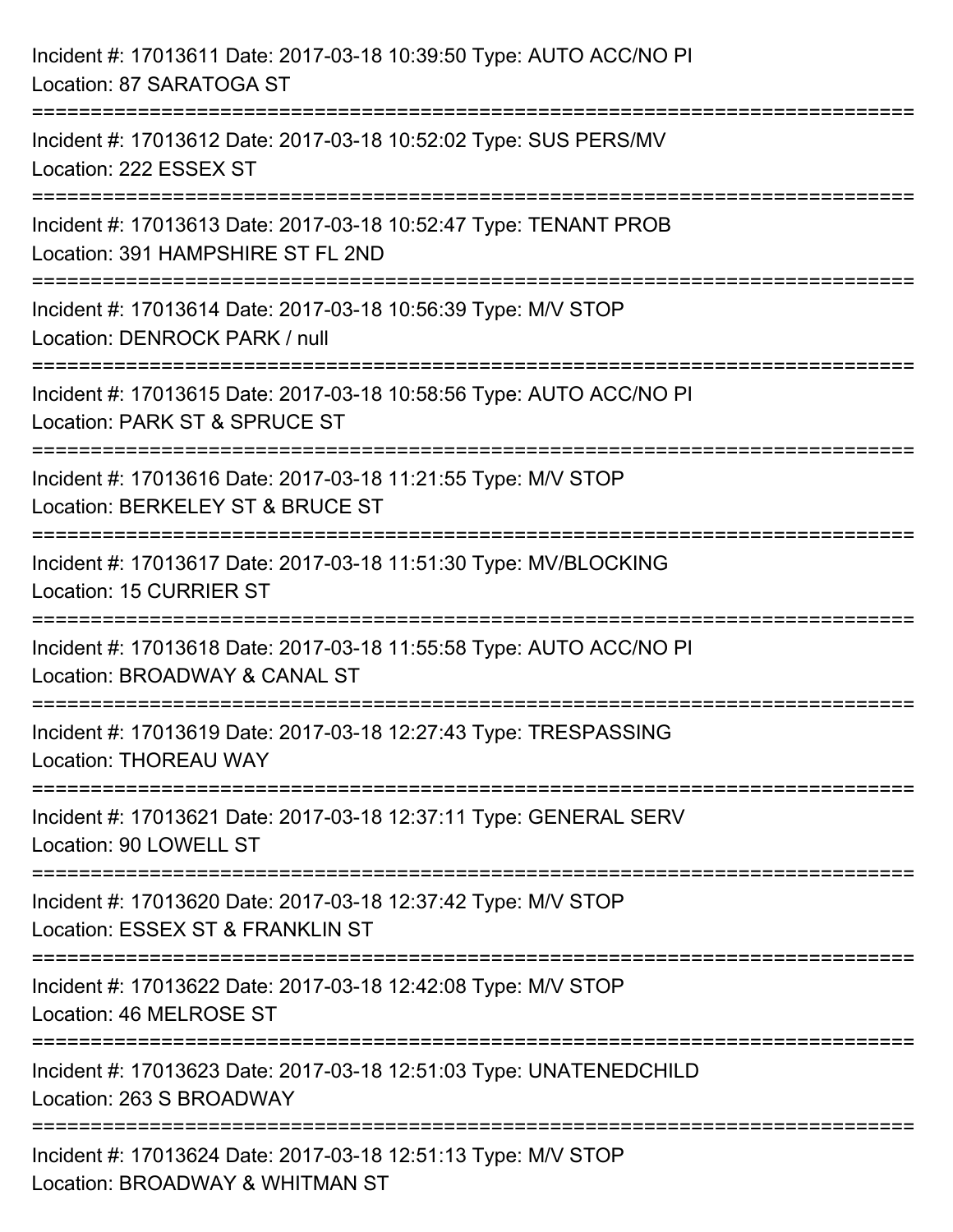| Incident #: 17013625 Date: 2017-03-18 12:54:34 Type: MEDIC SUPPORT<br>Location: 5 JACKSON CT                                              |
|-------------------------------------------------------------------------------------------------------------------------------------------|
| Incident #: 17013626 Date: 2017-03-18 12:59:10 Type: M/V STOP<br>Location: 56 null                                                        |
| Incident #: 17013627 Date: 2017-03-18 13:01:57 Type: TOW OF M/V<br>Location: 499 ANDOVER ST<br>:=====================                     |
| Incident #: 17013628 Date: 2017-03-18 13:13:43 Type: 911 HANG UP<br>Location: 88 CROSS ST                                                 |
| Incident #: 17013629 Date: 2017-03-18 13:18:41 Type: ALARM/BURG<br>Location: GLENN ST. ASSOCIATES / 148 SHEPARD ST<br>=================== |
| Incident #: 17013630 Date: 2017-03-18 13:38:51 Type: ALARM/BURG<br>Location: ST MARYS SCHOOL / 301 HAVERHILL ST                           |
| Incident #: 17013631 Date: 2017-03-18 13:43:01 Type: MV/BLOCKING<br>Location: 198 ESSEX ST<br>=======================                     |
| Incident #: 17013632 Date: 2017-03-18 13:47:43 Type: M/V STOP<br>Location: BROADWAY & METHUEN ST                                          |
| Incident #: 17013633 Date: 2017-03-18 13:49:01 Type: M/V STOP<br>Location: 1 CANAL ST                                                     |
| Incident #: 17013634 Date: 2017-03-18 13:59:38 Type: GENERAL SERV<br>Location: 90 LOWELL ST                                               |
| Incident #: 17013635 Date: 2017-03-18 14:11:43 Type: LARCENY/MV/PAST<br>Location: 362 ESSEX ST #203                                       |
| Incident #: 17013636 Date: 2017-03-18 14:15:05 Type: M/V STOP<br>Location: 50 MARSTON ST                                                  |
| Incident #: 17013637 Date: 2017-03-18 14:15:35 Type: LARCENY/PAST<br>Location: 434 BROADWAY                                               |
| Incident #: 17013638 Date: 2017-03-18 14:25:29 Type: MEDIC SUPPORT<br>Location: 68 DORCHESTER ST                                          |

===========================================================================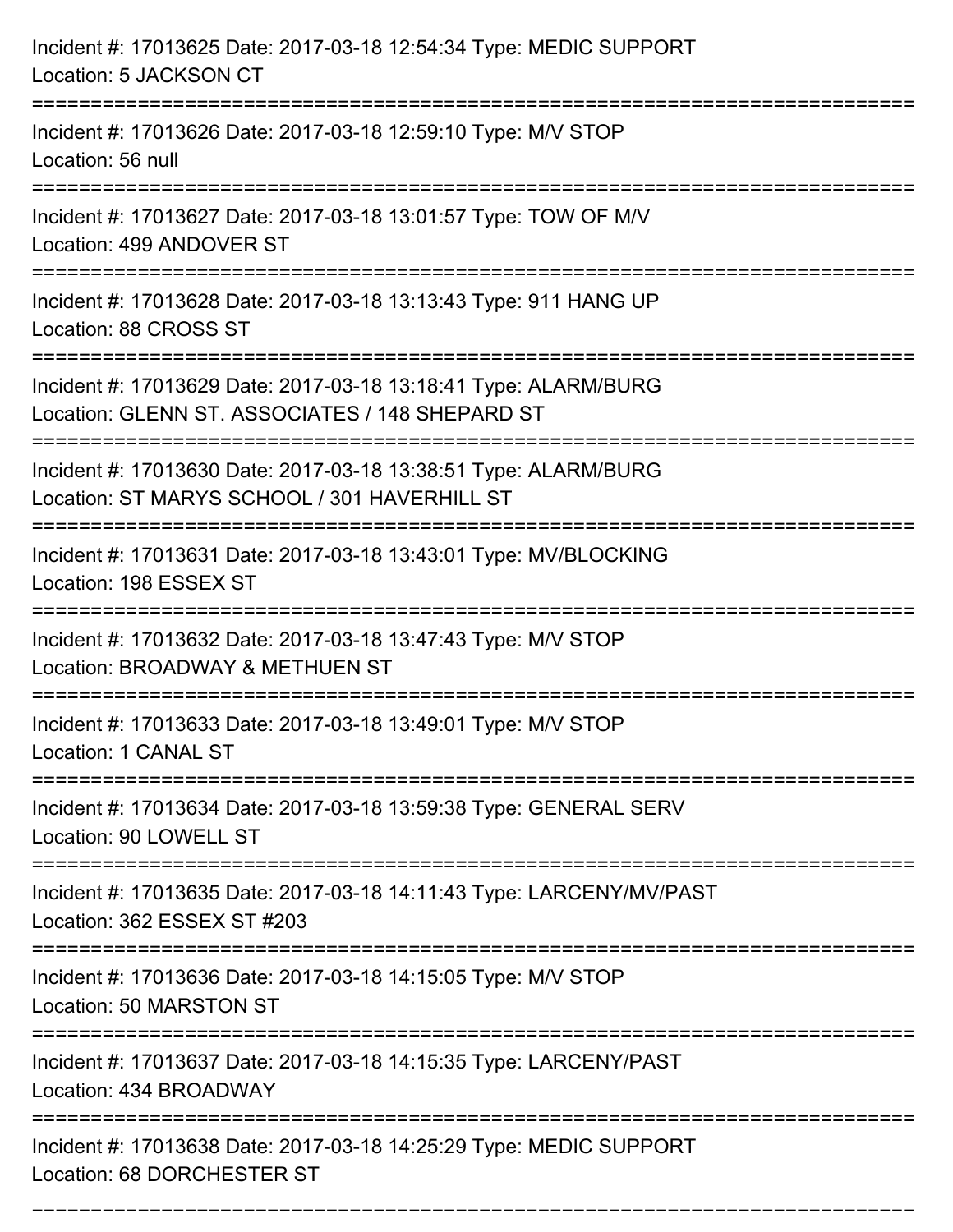| Incident #: 17013640 Date: 2017-03-18 14:36:27 Type: MEDIC SUPPORT<br>Location: 18 FRANKLIN ST #B211                         |
|------------------------------------------------------------------------------------------------------------------------------|
| Incident #: 17013639 Date: 2017-03-18 14:38:12 Type: INVEST CONT<br>Location: FARNHAM ST & OSGOOD ST                         |
| Incident #: 17013641 Date: 2017-03-18 14:53:38 Type: MEDIC SUPPORT<br>Location: 5 BOURQUE ST                                 |
| Incident #: 17013642 Date: 2017-03-18 15:37:18 Type: DOMESTIC/PROG<br>Location: 2 BENNINGTON ST #76                          |
| Incident #: 17013643 Date: 2017-03-18 15:50:00 Type: 911 HANG UP<br>Location: 143 MYRTLE ST                                  |
| Incident #: 17013644 Date: 2017-03-18 15:57:06 Type: CK WELL BEING<br>Location: 322 S BROADWAY                               |
| Incident #: 17013645 Date: 2017-03-18 16:03:43 Type: M/V STOP<br>Location: LAWRENCE ST & METHUEN ST                          |
| Incident #: 17013646 Date: 2017-03-18 16:03:59 Type: INVEST CONT<br>Location: FRANKLIN ST & HAVERHILL ST                     |
| Incident #: 17013647 Date: 2017-03-18 16:11:05 Type: VIO CITY ORD<br>Location: LAWRENCE ST & SUNSET AV                       |
| Incident #: 17013648 Date: 2017-03-18 16:22:25 Type: INVESTIGATION<br>Location: 450 HAVERHILL ST                             |
| Incident #: 17013649 Date: 2017-03-18 16:26:20 Type: WOMAN DOWN<br>Location: HEWITTS PACKAGE STORE, INCORP / 109 LAWRENCE ST |
| Incident #: 17013650 Date: 2017-03-18 16:27:31 Type: 209A/SERVE<br>Location: 55 GILBERT ST                                   |
| Incident #: 17013651 Date: 2017-03-18 16:55:14 Type: A&B PAST<br>Location: AMESBURY ST & CANAL ST                            |
| Incident #: 17013652 Date: 2017-03-18 17:35:57 Type: UNKNOWN PROB<br>Location: 490 HAMPSHIRE ST #112                         |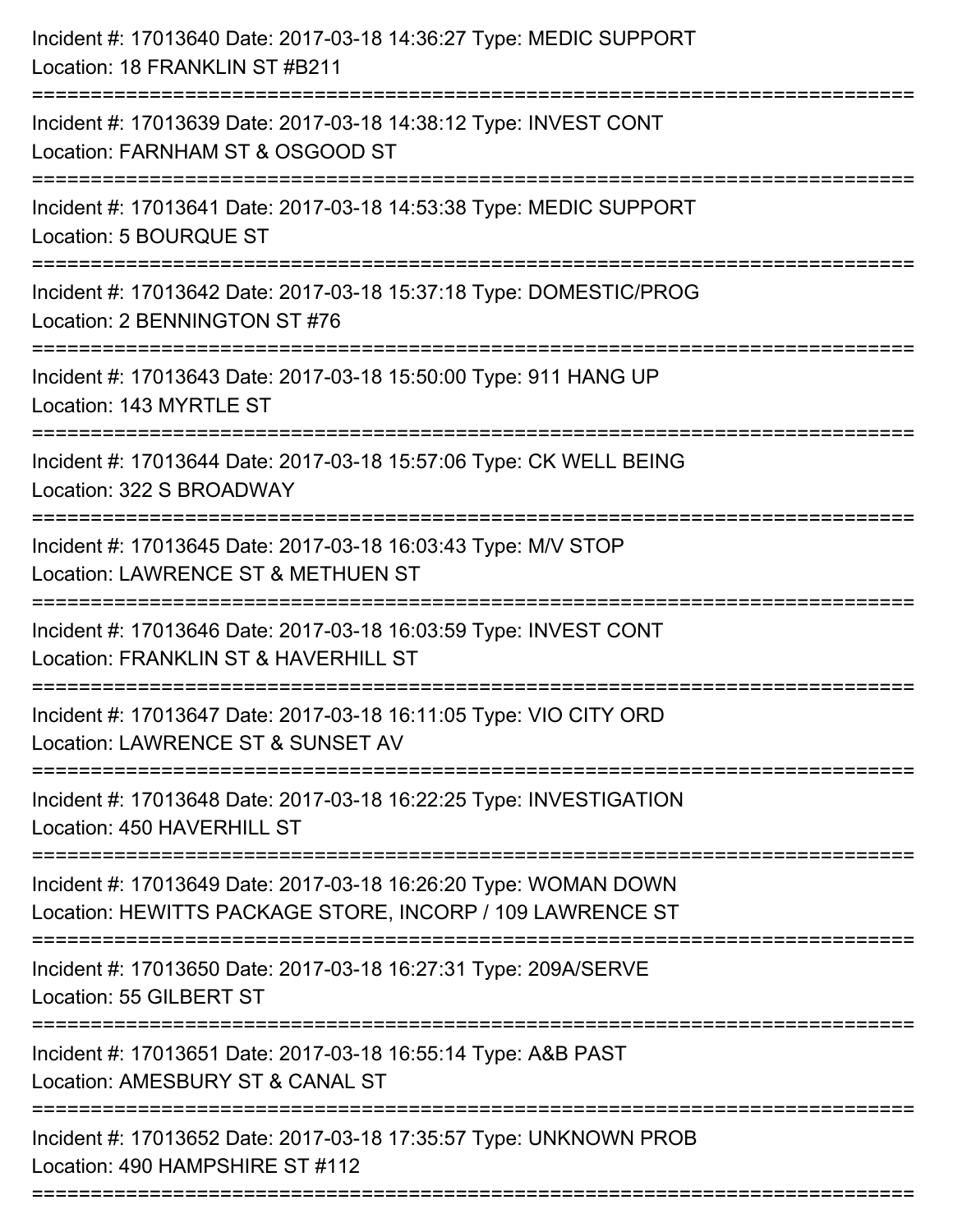Location: 72 FRANKLIN ST FL 1

| Incident #: 17013656 Date: 2017-03-18 17:56:04 Type: CK WELL BEING<br>Location: 1 BEACON AV #408     |
|------------------------------------------------------------------------------------------------------|
| Incident #: 17013654 Date: 2017-03-18 17:57:01 Type: M/V STOP<br>Location: LOWELL ST & WARREN ST     |
| Incident #: 17013655 Date: 2017-03-18 17:57:35 Type: M/V STOP<br>Location: FRANKLIN ST & TREMONT ST  |
| Incident #: 17013657 Date: 2017-03-18 18:02:55 Type: ALARM/BURG<br>Location: LHS / 70-71 N PARISH RD |
| Incident #: 17013658 Date: 2017-03-18 18:06:19 Type: MEDIC SUPPORT<br>Location: 8 CAMPO SECO ST FL 2 |
| Incident #: 17013659 Date: 2017-03-18 18:11:23 Type: MV/BLOCKING<br>Location: 6 E HAVERHILL ST       |
| Incident #: 17013660 Date: 2017-03-18 18:14:00 Type: GENERAL SERV<br>Location: 383 HAVERHILL ST #37  |
| Incident #: 17013662 Date: 2017-03-18 18:14:40 Type: HIT & RUN M/V<br>Location: 153 BEACON AV        |
| Incident #: 17013661 Date: 2017-03-18 18:15:11 Type: M/V STOP<br>Location: ESSEX ST & LAWRENCE ST    |
| Incident #: 17013663 Date: 2017-03-18 18:23:45 Type: M/V STOP<br>Location: ALBION ST & AVON ST       |
| Incident #: 17013664 Date: 2017-03-18 18:31:13 Type: M/V STOP<br>Location: LAWRENCE ST & PARK ST     |
| Incident #: 17013665 Date: 2017-03-18 18:32:43 Type: AUTO ACC/PI<br>Location: BYRON AV & CYPRESS AV  |
| Incident #: 17013666 Date: 2017-03-18 18:35:50 Type: M/V STOP<br>Location: BERKELEY ST & BRUCE ST    |
|                                                                                                      |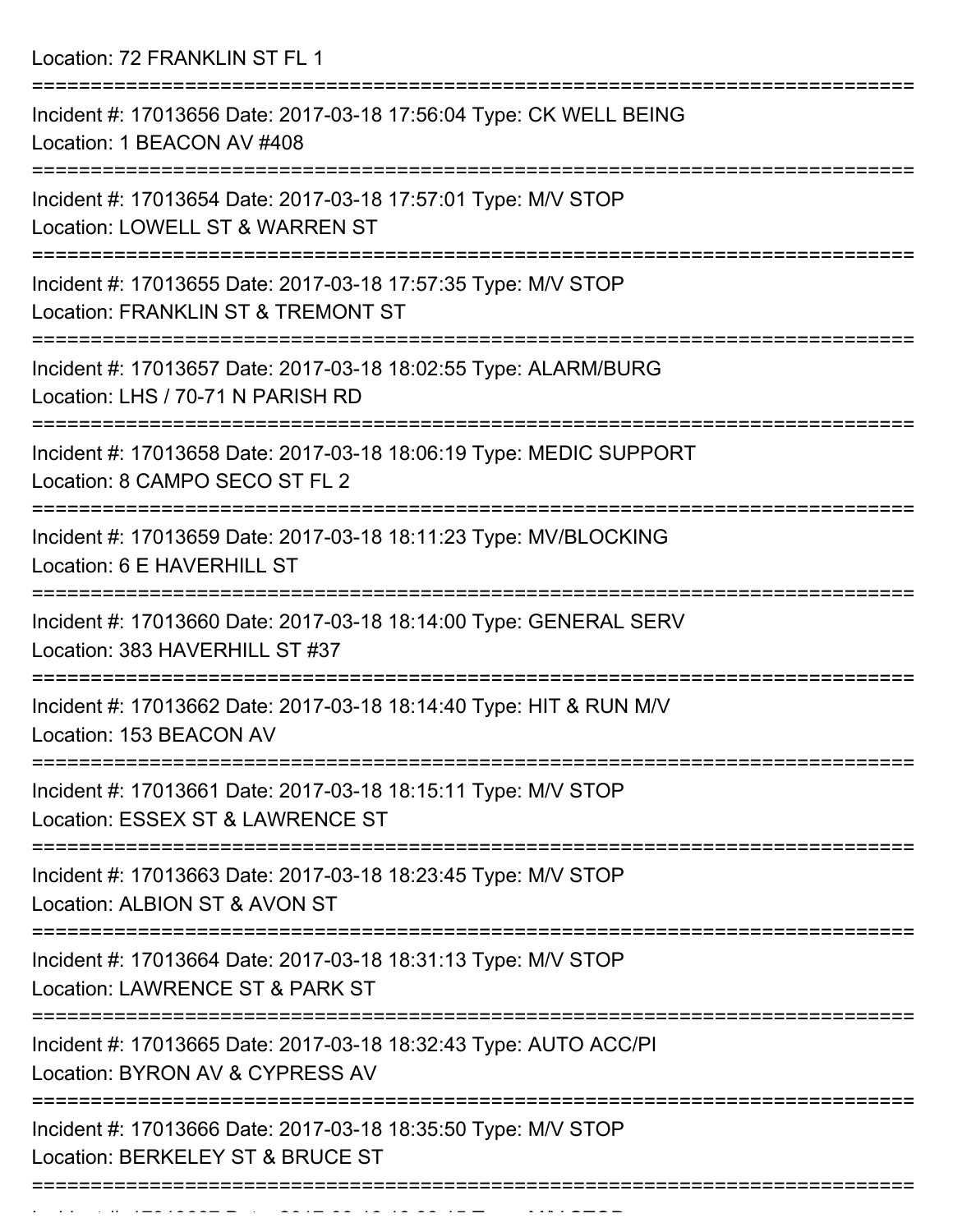Location: 18 TRENTON ST

| Incident #: 17013668 Date: 2017-03-18 18:53:26 Type: MV/BLOCKING<br>Location: 20 COMMON ST              |
|---------------------------------------------------------------------------------------------------------|
| Incident #: 17013669 Date: 2017-03-18 19:01:03 Type: M/V STOP<br>Location: BERKELEY ST & BRUCE ST       |
| Incident #: 17013670 Date: 2017-03-18 19:05:30 Type: M/V STOP<br>Location: 9 TRENTON ST                 |
| Incident #: 17013671 Date: 2017-03-18 19:10:04 Type: MEDIC SUPPORT<br>Location: MCDONALDS / 50 BROADWAY |
| Incident #: 17013672 Date: 2017-03-18 19:10:36 Type: M/V STOP<br>Location: ALLSTON ST & HIGH ST         |
| Incident #: 17013673 Date: 2017-03-18 19:14:27 Type: DRUG VIO<br>Location: LOWELL ST & OXFORD ST        |
| Incident #: 17013674 Date: 2017-03-18 19:18:33 Type: M/V STOP<br>Location: ERVING AV & LAWRENCE ST      |
| Incident #: 17013675 Date: 2017-03-18 19:26:11 Type: M/V STOP<br>Location: BERKELEY ST & BRUCE ST       |
| Incident #: 17013676 Date: 2017-03-18 19:34:04 Type: M/V STOP<br>Location: BRADFORD ST & FRANKLIN ST    |
| Incident #: 17013677 Date: 2017-03-18 19:34:53 Type: M/V STOP<br>Location: LAWRENCE ST & MARION AV      |
| Incident #: 17013678 Date: 2017-03-18 19:47:12 Type: M/V STOP<br>Location: GARDEN ST & NEWBURY ST       |
| Incident #: 17013679 Date: 2017-03-18 19:57:54 Type: M/V STOP<br>Location: LAWRENCE ST & SARATOGA ST    |
| Incident #: 17013680 Date: 2017-03-18 19:57:55 Type: FIGHT<br>Location: 700 ESSEX ST                    |
|                                                                                                         |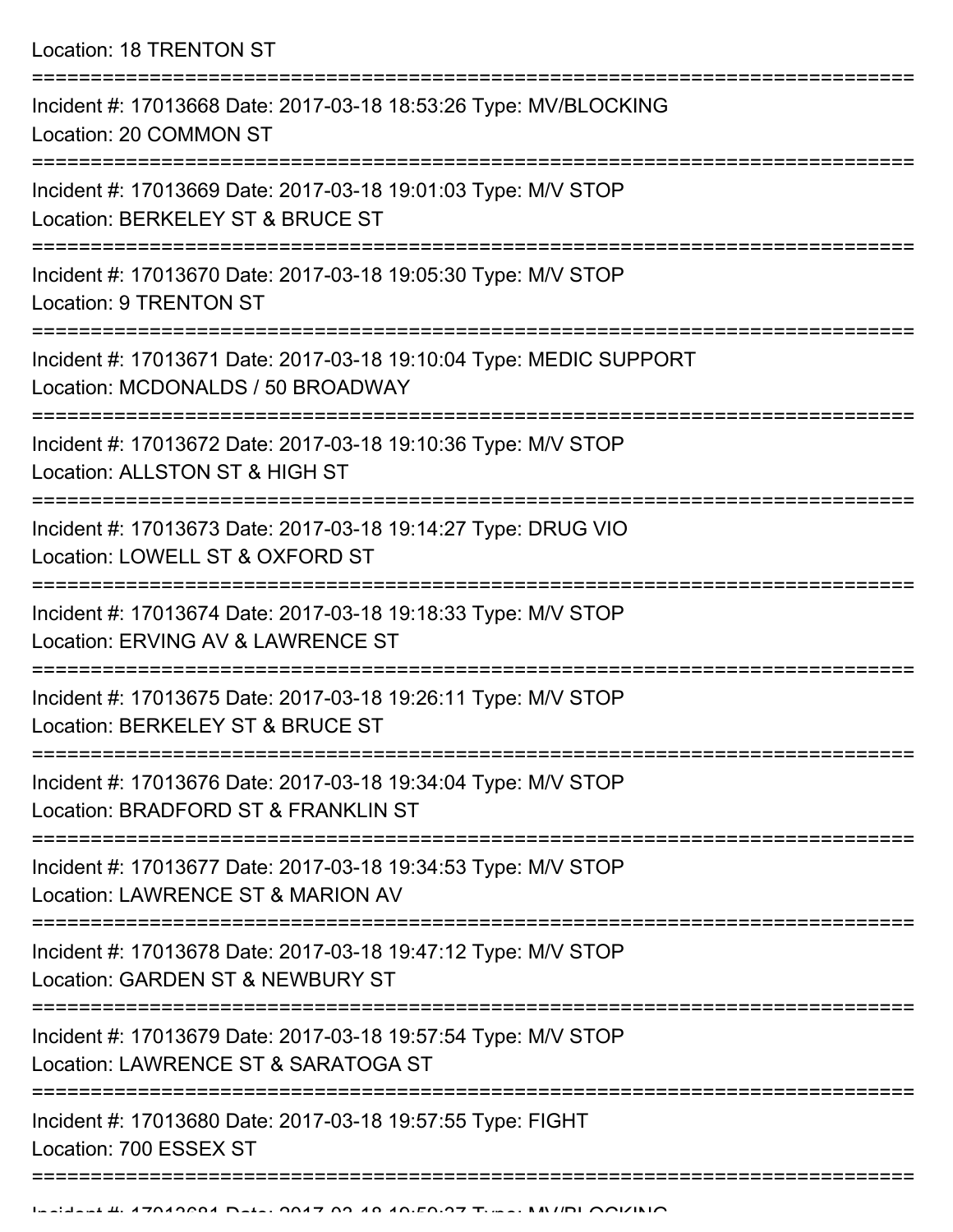## Location: 61 EXETER ST

| Incident #: 17013682 Date: 2017-03-18 20:05:51 Type: M/V STOP<br>Location: PARK ST & TRENTON ST                   |
|-------------------------------------------------------------------------------------------------------------------|
| Incident #: 17013683 Date: 2017-03-18 20:09:00 Type: M/V STOP<br>Location: FRANKLIN ST & LOWELL ST                |
| Incident #: 17013684 Date: 2017-03-18 20:13:16 Type: M/V STOP<br>Location: ERVING AV & LAWRENCE ST                |
| Incident #: 17013685 Date: 2017-03-18 20:13:46 Type: AUTO ACC/NO PI<br>Location: BROADWAY & LOWELL ST             |
| Incident #: 17013687 Date: 2017-03-18 20:15:31 Type: A&B D/W PAST<br>Location: LAWRENCE ST & PARK ST              |
| Incident #: 17013686 Date: 2017-03-18 20:15:50 Type: M/V STOP<br>Location: PARK ST & SARATOGA ST                  |
| Incident #: 17013688 Date: 2017-03-18 20:17:41 Type: M/V STOP<br>Location: ANDOVER ST & S BROADWAY                |
| Incident #: 17013689 Date: 2017-03-18 20:22:02 Type: M/V STOP<br>Location: ANDOVER ST & STATE ST<br>------------- |
| Incident #: 17013690 Date: 2017-03-18 20:31:15 Type: M/V STOP<br>Location: BROADWAY & HAVERHILL ST                |
| Incident #: 17013692 Date: 2017-03-18 20:31:47 Type: CK WELL BEING<br>Location: CENTRAL BRIDGE / 0 MERRIMACK ST   |
| Incident #: 17013691 Date: 2017-03-18 20:32:01 Type: M/V STOP<br>Location: COMMON ST & NEWBURY ST                 |
| Incident #: 17013693 Date: 2017-03-18 20:38:52 Type: M/V STOP<br>Location: BROADWAY & HAVERHILL ST                |
| Incident #: 17013694 Date: 2017-03-18 20:46:58 Type: LOUD NOISE<br>Location: 5 HAVERHILL ST                       |
| =============<br>Incident #: 17013695 Date: 2017-03-18 20:48:24 Type: M/V STOP                                    |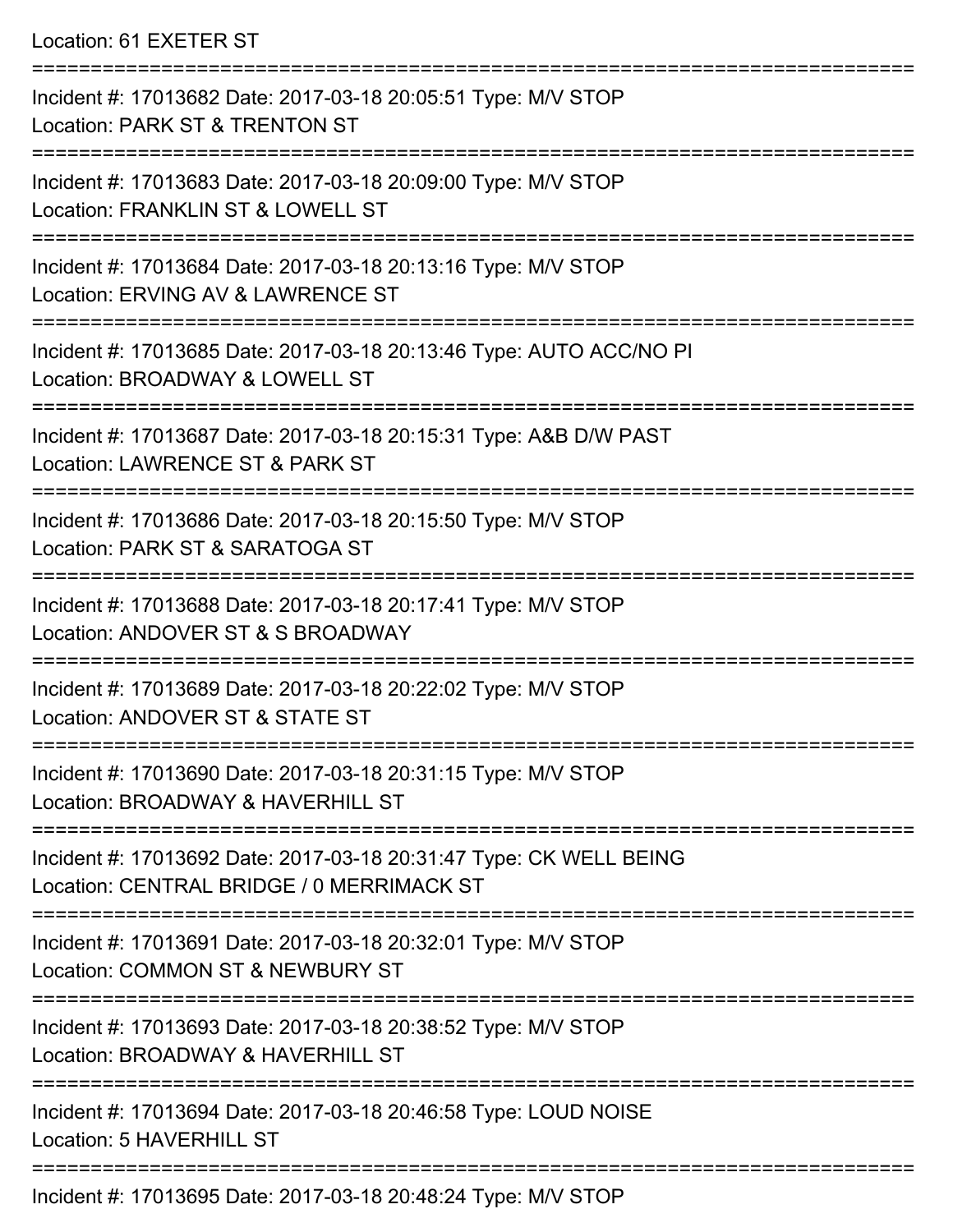| Incident #: 17013697 Date: 2017-03-18 21:00:26 Type: ALARM/BURG<br>Location: 101 AMESBURY ST                                 |
|------------------------------------------------------------------------------------------------------------------------------|
| Incident #: 17013696 Date: 2017-03-18 21:01:03 Type: M/V STOP<br>Location: BROADWAY & GREEN ST                               |
| Incident #: 17013698 Date: 2017-03-18 21:04:40 Type: DRUG VIO<br>Location: ARLINGTON ST & BROADWAY                           |
| Incident #: 17013699 Date: 2017-03-18 21:07:38 Type: DRUG VIO<br>Location: WALGREENS / 135 BROADWAY                          |
| Incident #: 17013700 Date: 2017-03-18 21:13:30 Type: M/V STOP<br>Location: HAMPSHIRE ST & HAVERHILL ST                       |
| =======================<br>Incident #: 17013701 Date: 2017-03-18 21:15:33 Type: M/V STOP<br>Location: COMMON ST & NEWBURY ST |
| Incident #: 17013702 Date: 2017-03-18 21:19:07 Type: M/V STOP<br>Location: COMMON ST & HAMPSHIRE ST                          |
| Incident #: 17013703 Date: 2017-03-18 21:34:01 Type: FIRE<br>Location: E HAVERHILL ST & VINE ST                              |
| Incident #: 17013704 Date: 2017-03-18 21:36:45 Type: M/V STOP<br>Location: FITZ ST & LAWRENCE ST                             |
| Incident #: 17013705 Date: 2017-03-18 21:38:00 Type: DISTURBANCE<br>Location: 60 KINGSTON ST                                 |
| Incident #: 17013706 Date: 2017-03-18 21:39:51 Type: M/V STOP<br>Location: BERKELEY ST & BRUCE ST                            |
| Incident #: 17013707 Date: 2017-03-18 21:40:38 Type: NOISE ORD<br>Location: 6 BROOK ST                                       |
| Incident #: 17013709 Date: 2017-03-18 21:44:51 Type: KEEP PEACE<br>Location: 102 BAILEY ST                                   |
| Incident #: 17013708 Date: 2017-03-18 21:45:20 Type: M/V STOP                                                                |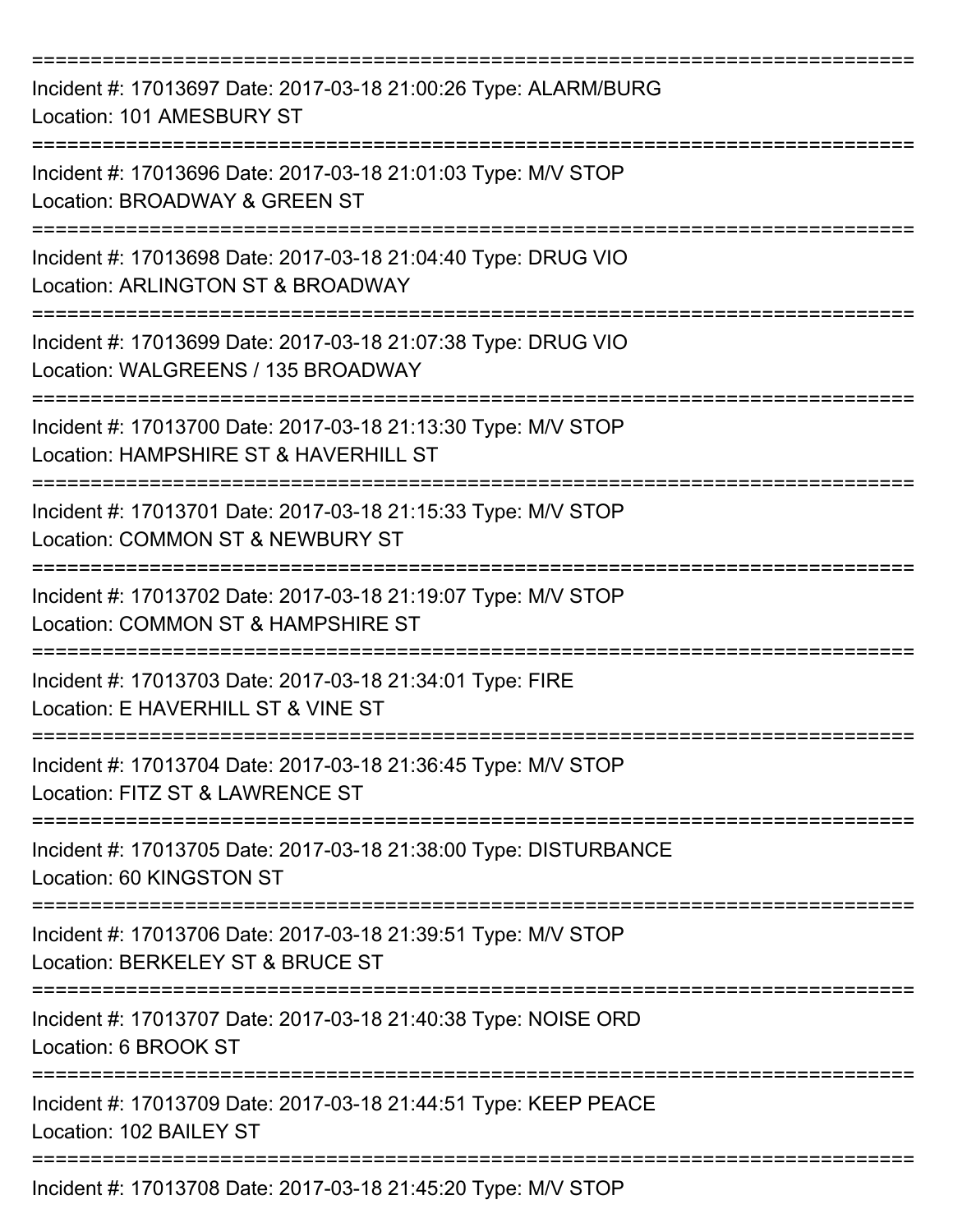| Incident #: 17013710 Date: 2017-03-18 21:47:10 Type: M/V STOP<br>Location: AVON ST & E HAVERHILL ST |
|-----------------------------------------------------------------------------------------------------|
| Incident #: 17013711 Date: 2017-03-18 21:47:35 Type: M/V STOP<br>Location: ARLINGTON ST & TENNEY ST |
| Incident #: 17013712 Date: 2017-03-18 21:54:09 Type: M/V STOP<br>Location: MERRIMACK ST & PARKER ST |
| Incident #: 17013713 Date: 2017-03-18 21:55:08 Type: MAL DAMAGE<br>Location: CANAL ST & FRANKLIN ST |
| Incident #: 17013714 Date: 2017-03-18 21:58:13 Type: M/V STOP<br>Location: METHUEN ST & MILL ST     |
| Incident #: 17013715 Date: 2017-03-18 22:02:38 Type: M/V STOP<br>Location: COMMON ST & NEWBURY ST   |
| Incident #: 17013716 Date: 2017-03-18 22:07:14 Type: M/V STOP<br>Location: BRADFORD ST & BROADWAY   |
| Incident #: 17013717 Date: 2017-03-18 22:13:55 Type: M/V STOP<br>Location: 160 WINTHROP AV          |
| Incident #: 17013718 Date: 2017-03-18 22:14:40 Type: NOISE ORD<br>Location: 20 BENNINGTON ST FL 1   |
| Incident #: 17013719 Date: 2017-03-18 22:17:43 Type: M/V STOP<br>Location: BERKELEY ST & BRUCE ST   |
| Incident #: 17013720 Date: 2017-03-18 22:25:02 Type: M/V STOP<br>Location: ANDOVER ST & S BROADWAY  |
| Incident #: 17013721 Date: 2017-03-18 22:25:44 Type: M/V STOP<br>Location: COMMON ST & JACKSON ST   |
| Incident #: 17013722 Date: 2017-03-18 22:30:58 Type: M/V STOP<br>Location: BERKELEY ST & BRUCE ST   |
| Incident #: 17013723 Date: 2017-03-18 22:33:19 Type: M/V STOP                                       |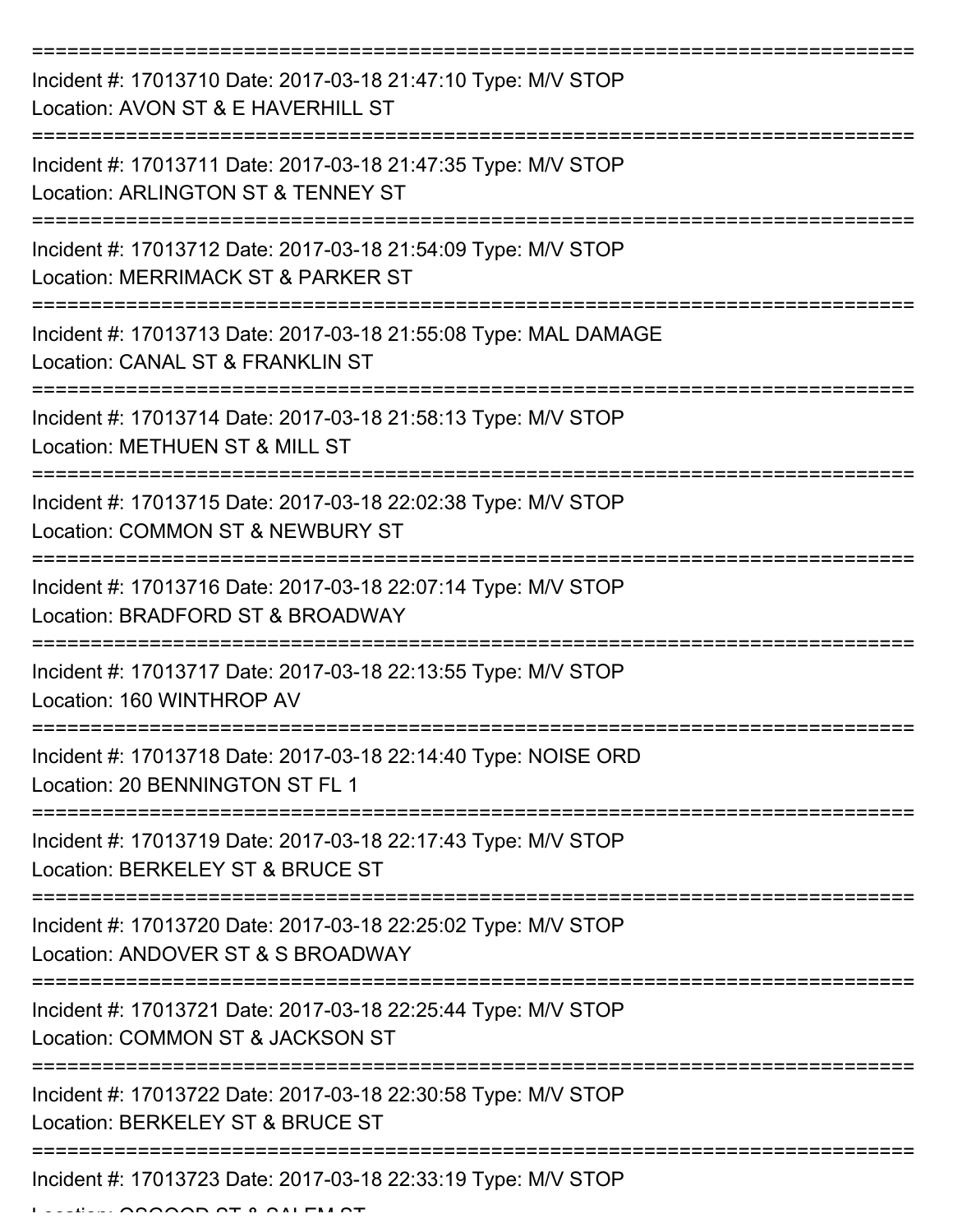| Incident #: 17013724 Date: 2017-03-18 22:38:18 Type: M/V STOP<br>Location: OSGOOD ST & SALEM ST                          |
|--------------------------------------------------------------------------------------------------------------------------|
| Incident #: 17013725 Date: 2017-03-18 22:40:40 Type: M/V STOP<br>Location: FERRY ST & KATHERINE ST                       |
| Incident #: 17013726 Date: 2017-03-18 22:41:35 Type: M/V STOP<br>Location: FERRY ST & WILBUR ST                          |
| Incident #: 17013727 Date: 2017-03-18 22:44:36 Type: M/V STOP<br>Location: 44 DAISY ST                                   |
| ====================<br>Incident #: 17013728 Date: 2017-03-18 22:47:34 Type: 911 HANG UP<br>Location: 137 LAWRENCE ST #A |
| Incident #: 17013729 Date: 2017-03-18 23:03:16 Type: M/V STOP<br>Location: BERKELEY ST & BRUCE ST                        |
| Incident #: 17013730 Date: 2017-03-18 23:03:26 Type: NOISE ORD<br>Location: 444 HAMPSHIRE ST                             |
| Incident #: 17013731 Date: 2017-03-18 23:04:40 Type: M/V STOP<br>Location: FRANKLIN ST & LOWELL ST                       |
| Incident #: 17013732 Date: 2017-03-18 23:12:31 Type: M/V STOP<br><b>Location: FALLS BRIDGE</b>                           |
| Incident #: 17013733 Date: 2017-03-18 23:14:45 Type: M/V STOP<br>Location: ESSEX ST & NEWBURY ST                         |
| Incident #: 17013734 Date: 2017-03-18 23:20:42 Type: NOISE ORD<br>Location: 6 BROOK ST                                   |
| Incident #: 17013735 Date: 2017-03-18 23:22:03 Type: NOISE ORD<br>Location: 9 HAMILTON ST FL 1                           |
| Incident #: 17013736 Date: 2017-03-18 23:24:28 Type: M/V STOP<br>Location: COMMON ST & NEWBURY ST                        |
| Incident #: 17013737 Date: 2017-03-18 23:34:30 Type: M/V STOP                                                            |

Location: BRADFORD ST & BROADWAY